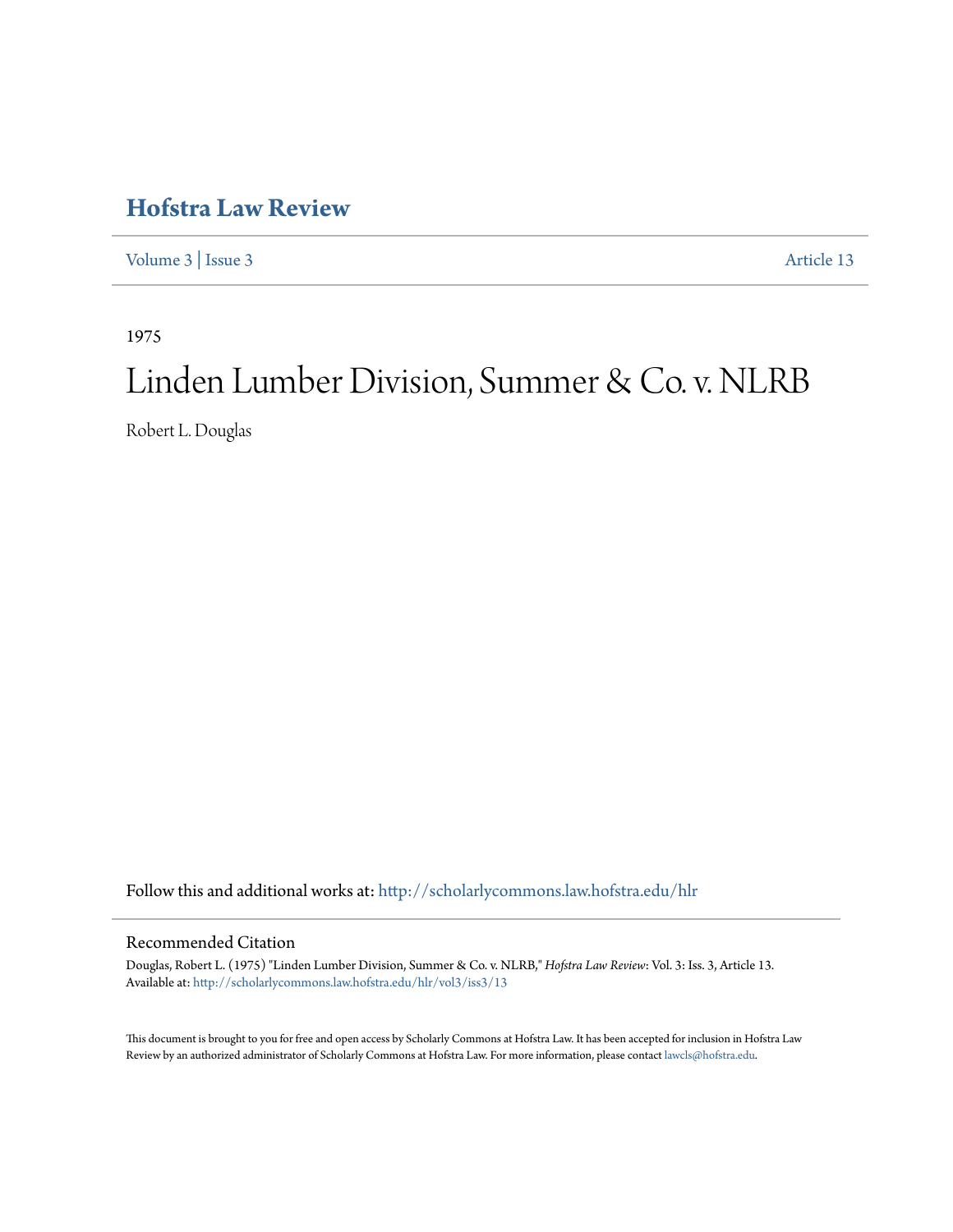#### LINDEN LUMBER DIVISION, SUMMER **& CO.** v. **NLRB**

**LABOR LAW-an** *employer may refuse to recognize a union which claims majority status based on signed authorization cards without filing a §9(c)(1)(B) petition for an NLRB conducted election.* **-** U.S. \_ \_ , 95 S.Ct. 429 (1974).

The United States Supreme Court's decision in *Linden Lumber Division, Summer & Co. v. NLRBI* signifies the beginning **of** a new stage<sup>2</sup> in the development of the forty year old National Labor Relations Act.<sup>3</sup> The Court held that in the absence of unfair labor practices,<sup>4</sup> an employer when presented with union authorization cards<sup>5</sup> purported to be signed by a majority of his employees, has neither a duty to bargain<sup>6</sup> with the designated union<sup>7</sup> nor

(b) the Labor Management Relations Act of 1947 popularly known as the Taft-Hartley Act [hereinafter Taft-Hartley Act], ch. 120, 61 Stat. 136 (1947), amended the Wagner Act; and

(c) the Labor Management Reporting and Disclosure Act of 1959 which became known as the Landrum-Griffin Act, Pub. L. No. 86-257, 73 Stat. 519 (1959), amended the Taft-Hartley Act.

Each of these three stages-1935-47, 1947-59, and 1959-present-identifies a fairly distinct period in the evolution of the nation's labor laws. A theme of this article is that the *Linden* case signifies a preview of the next period, during which some of the administrative wrinkles of the Act which have surfaced in recent years will be subjected to remedial treatment. Admittedly, *Linden* should not be viewed as the actual start of a new segment in the labor history of this nation; however, as will be developed subsequently, a careful reading of the Supreme Court's decision suggests several major issues which Congress and the Board will have to address during the coming years.

3. Ch. 372, 49 Stat. 449 (1935), as *amended,* 29 U.S.C. §§ 141-87 (1970).

4. Unfair labor practices are enumerated in Section **8** of the Act, 29 U.S.C. § 158 (1970); these violations defeat the intentions of the Act and therefore subject the violator to the sanctions at the disposal of the National Labor Relations Board [hereinafter the Board] as provided in Section **10** of the Act, 29 U.S.C. § 160 (1970).

5. Authorization cards are forms printed by a union which provide an employee with an opportunity to indicate, by signing, that the union is designated to represent the employee for purposes of collective bargaining and/or that the employee requests that a Board-conducted election be held to determine the representation question. If a union presents the Board with valid authorization cards for at least 30% of the employees in an appropriate unit, this substantial showing of employee interest will provide the basis for a Board-conducted election. *See* 29 C.F.R. § 101.18 (1974). *See also* West Virginia Pulp & Paper Co., 66 N.L.R.B. 309, 312 (1946).

6. N.L.R.A. §8(a)(5), 29 U.S.C. § 158(a)(5) (1970) provides:

<sup>1.</sup> **-- U.S. -- 95 S. Ct. 429 (1974) (5-4 decision).** 

<sup>2.</sup> There have been a number of fairly distinct stages in the development of the National Labor Relations Act, *as amended* [hereinafter the Act]:

<sup>(</sup>a) In 1935 Congress passed the original National Labor Relations Act also known as the Wagner Act [hereinafter Wagner Act], ch. 372, 49 Stat. 449 (1935), which established the rights of labor organizations;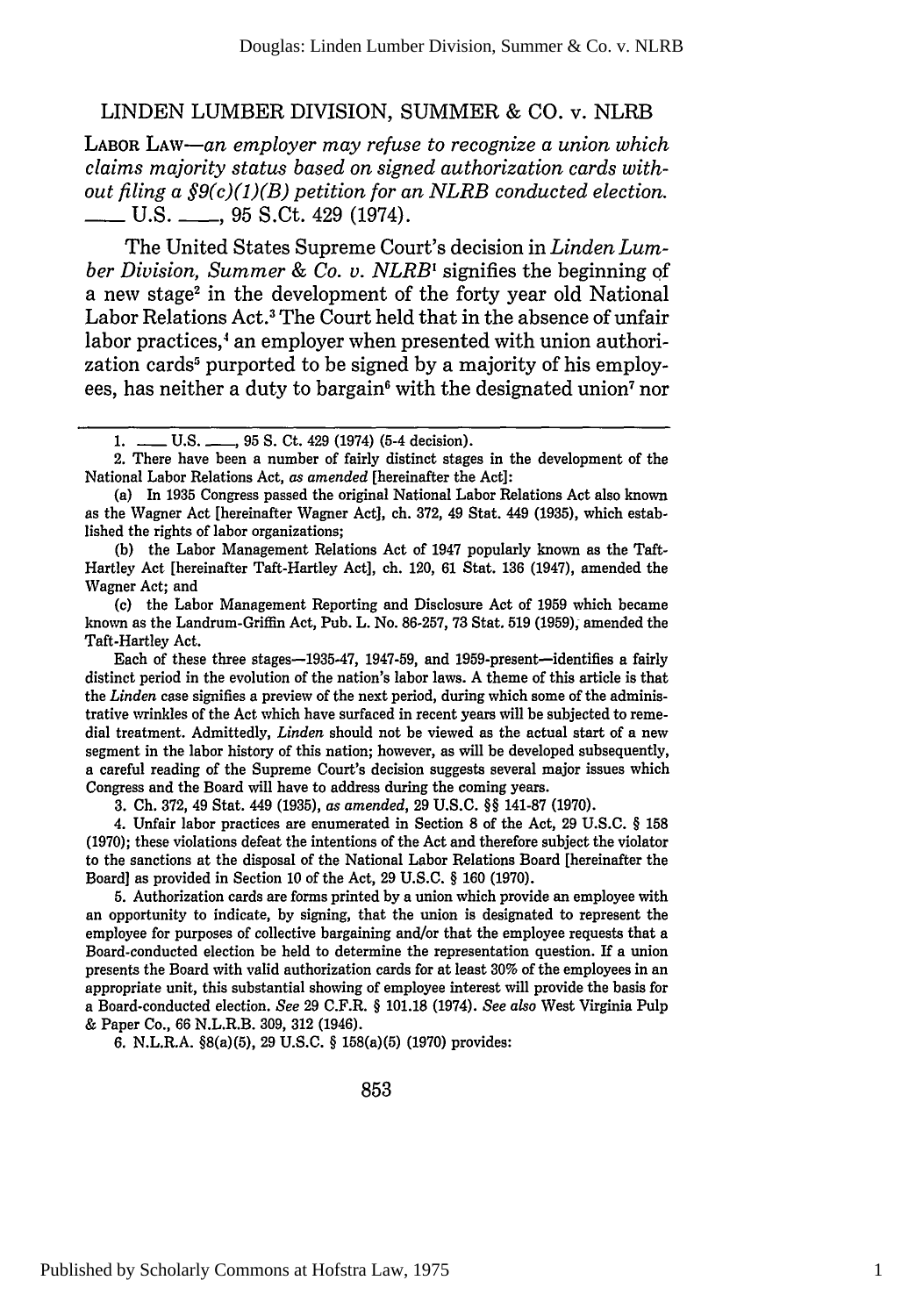a duty to activate the National Labor Relations Board's election machinery.<sup>8</sup> The five to four division of the Court,<sup>9</sup> the lengthy delays in the disposition of this issue,<sup>10</sup> and the vacillation by the Board in its policy on the substantive issue<sup>11</sup> suggest a need for Congress and the Board to refine the administration of the nation's labor-management policy.<sup>12</sup> Accordingly, in analyzing the *Linden* decision it will be necessary to examine not only the specific legal issue decided by the Court, but also to consider the

 $\ldots$ 

854

7. N.L.R.A. § 9(a), 29 U.S.C. § 159(a) (1970) provides in pertinent part:

(a) Representatives *designated or selected* for the purposes of collective bargaining by the majority of the employees in a unit appropriate for such purposes, shall be the exclusive representatives of all the employees in such unit for the purposes of collective bargaining in respect to rates of pay, wages, hours of employment, or other conditions of employment . . . . (emphasis added). **8.** N.L.R.A. § 9(c)(1)(B), **29 U.S.C.** § 159(c)(1)(B) **(1970)** states:

**(c)(1)** Whenever a petition shall have been filed, in accordance with such regulations as may be prescribed **by** the Board-

(B) **by** an employer, alleging that one or more individuals or labor organizations have presented to him a claim to be recognized as the representative defined in subsection (a) of this section; the Board shall investigate such peti**tion...**

**9.** Mr. Justice Douglas delivered the opinion of the Court and was joined **by** Mr. Chief Justice Burger, Mr. Justice Brennan, Mr. Justice Blackmun, and Mr. Justice Rehnquist. Mr. Justice Stewart filed a dissenting opinion in which Mr. Justice White, Mr. Justice Marshall, and Mr. Justice Powell joined.

It is appropriate to note at this point that NLRB v. Gissel Packing Co., **395 U.S. 575 (1969),** which was the forerunner of this case, was a unanimous decision. *See* text accompanying notes 42-53 *infra.* Therefore, an issue which warrants consideration is whether the sudden division of the Court on an issue that appeared somewhat settled as a matter of law antedates a firm resolution of the entire matter. *See* text accompanying notes **66.69** *infra.*

**10.** The median time for securing a ruling on an unfair labor practice charge **is 388** days. In *Linden* the delay was 42 years and in *Wilder,* the companion case, the time elapsed was 6% years. **- U.S.** \_ **\_., 95 S.** Ct. 429, 432 (1974).

**11. In** Truck Drivers Union Local No. 413 v. NLRB, **487 F.2d 1099, 1103 (D.C.** Cir. **1973),** *rev'd sub nom.* Linden Lumber Div., Summer & Co. v. NLRB, **-U.S. -, 95 S.** Ct. 429 (1974), the Court of Appeals observed that:

[a]fter over **7** years, and three Board decisions representing a series of reversals in position, the Board now seeks to limit sharply the scope of any duty to bargain on the basis of any authorization cards.

12. The primary purpose of the Act is to achieve industrial peace. *See* Koenig, *The N.L.R.A.*—*An Appraisal,* 23 CORNELL L. Q. 392, 422-23 (1938). Therefore, judicial uncertainty coupled with delays in disposing of unfair labor practices and unsettled Board policies defeat the Act's fundamental objective.

It shall be an unfair labor practice for an employer-

<sup>(5)</sup> to refuse to bargain collectively with the representatives of his employees, subject to the provisions of section 159(a) of this title.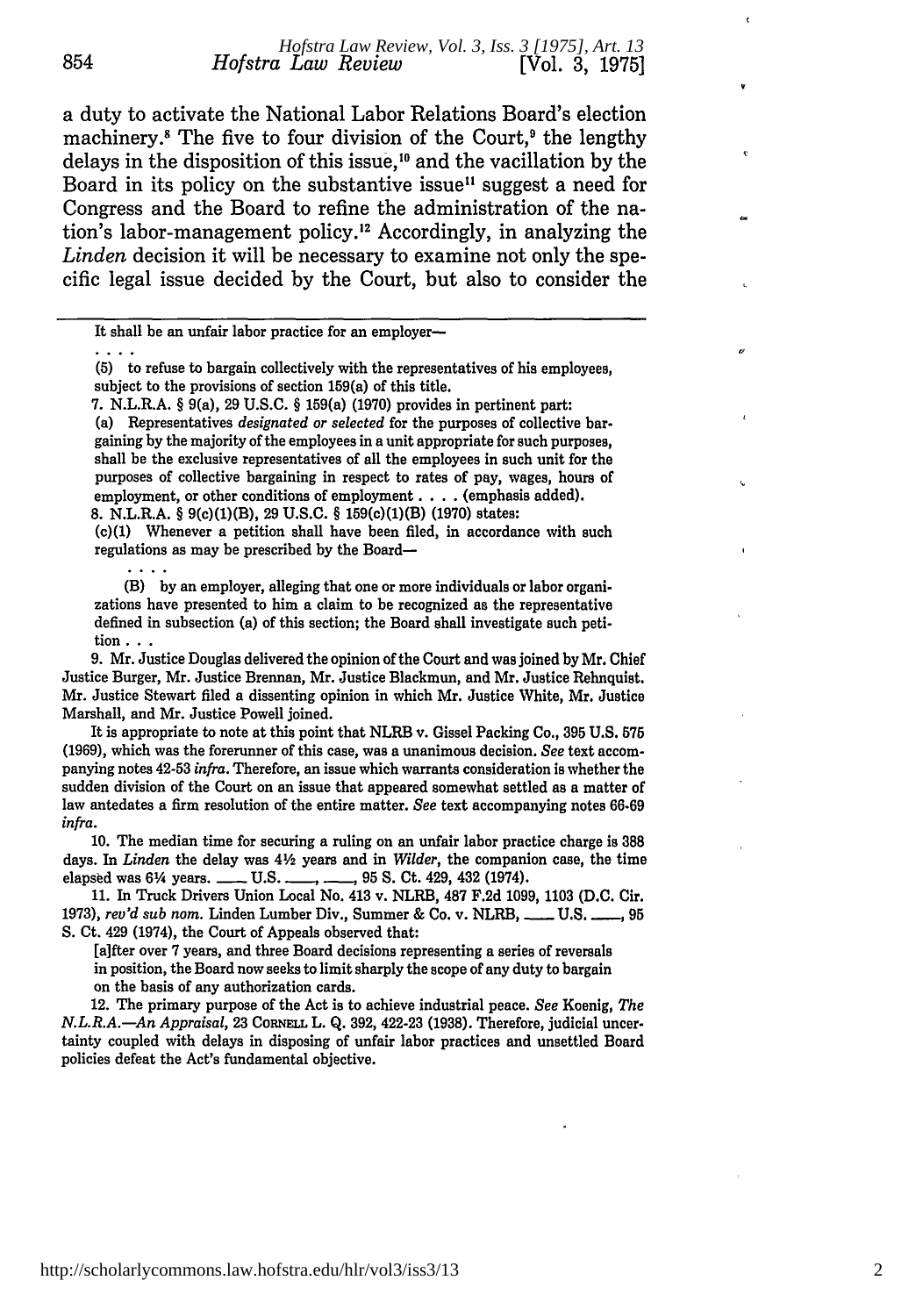administrative implications inherent in the Court's ruling.

The Supreme Court disposed of two similar cases in the *Linden* decision.'" In *Linden Lumber Division, Summer & Co.,* the union presented the employer with authorization cards signed by a majority of its employees and demanded recognition for the purposes of collective bargaining. Linden refused this demand, expressed doubt concerning the union's majority status, and suggested that the union file a  $9(c)(1)(A)$  petition with the Board for an election.<sup>14</sup> The union did file such a petition, but withdrew it<sup>15</sup> when the employer refused to agree to a consent election<sup>16</sup> and indicated an unwillingness to abide by any election on the ground that supervisors assisted the union's organizational drive.<sup>17</sup> The union subsequently struck for recognition and then filed an unfair

14. N.L.R.A. § 9(c)(1)(A), 29 U.S.C. § 159(c)(1)(A) (1970) states:

(c)(1) Whenever a petition shall have been filed, in accordance with such regulations as may be prescribed by the Board-

(A) by an employee or group of employees or any individual or labor organization acting in their behalf alleging that a substantial number of employees (i) wish to be represented for collective bargaining and that their employer declines to recognize their representative as the representative defined in Section (a) of this section; the Board shall investigate such petition **....**

**15.** The apparent reason for the union withdrawing the **9(c)(1)(A)** petition was to hasten the resolution of the representation question. Had the union permitted the employer to litigate his defense-that company supervisors improperly aided the union's organizational efforts-the best remedy the union could obtain would be a finding that supervisors did not assist the union. The Board would then most likely order an election which could be held one year after the original election petition was fied. From a tactical standpoint the union would be at a definite disadvantage because it would be most difficult to maintain employee interest in the union for such an extended period of time. **16. 29** C.F.R. § **101.19** (1974) states:

The Board has devised and makes available to the parties two types of informal consent procedures through which representation issues can be resolved *without* recourse to *formal procedures.* These informal arrangements are commonly referred to as consent-election agreement, followed **by** regional director's determination, and consent-election agreement, followed by Board certification. . **.** . (emphasis added)

These provisions avoid formal procedures because the parties agree with respect to the appropriate unit, the payroll period to be used as the basis of eligibility to vote, and the place, date, and hours of balloting. Therefore, an election can be conducted much sooner than if the formal provision of **29** C.F.R. § 101.20 (1974) was used. For a more detailed explanation of the consent elections provisions see **29** C.F.R. § **101.19** (a) & **(b).**

**17.** *See generally* Comment, *The Role of Supervisors in Employee Unions,* 40 **U.** Cm. L. REv. 185 (1972) (discussion of the ambiguous role of the supervisor and the special treatment accorded supervisors under the Act).

<sup>13.</sup> Linden Lumber Div., Summer & Co., 190 N.L.R.B. 718 (1971); Wilder Mfg. Co., 198 N.L.R.B. No. 123, **81** L.R.R.M. 1039 (1972).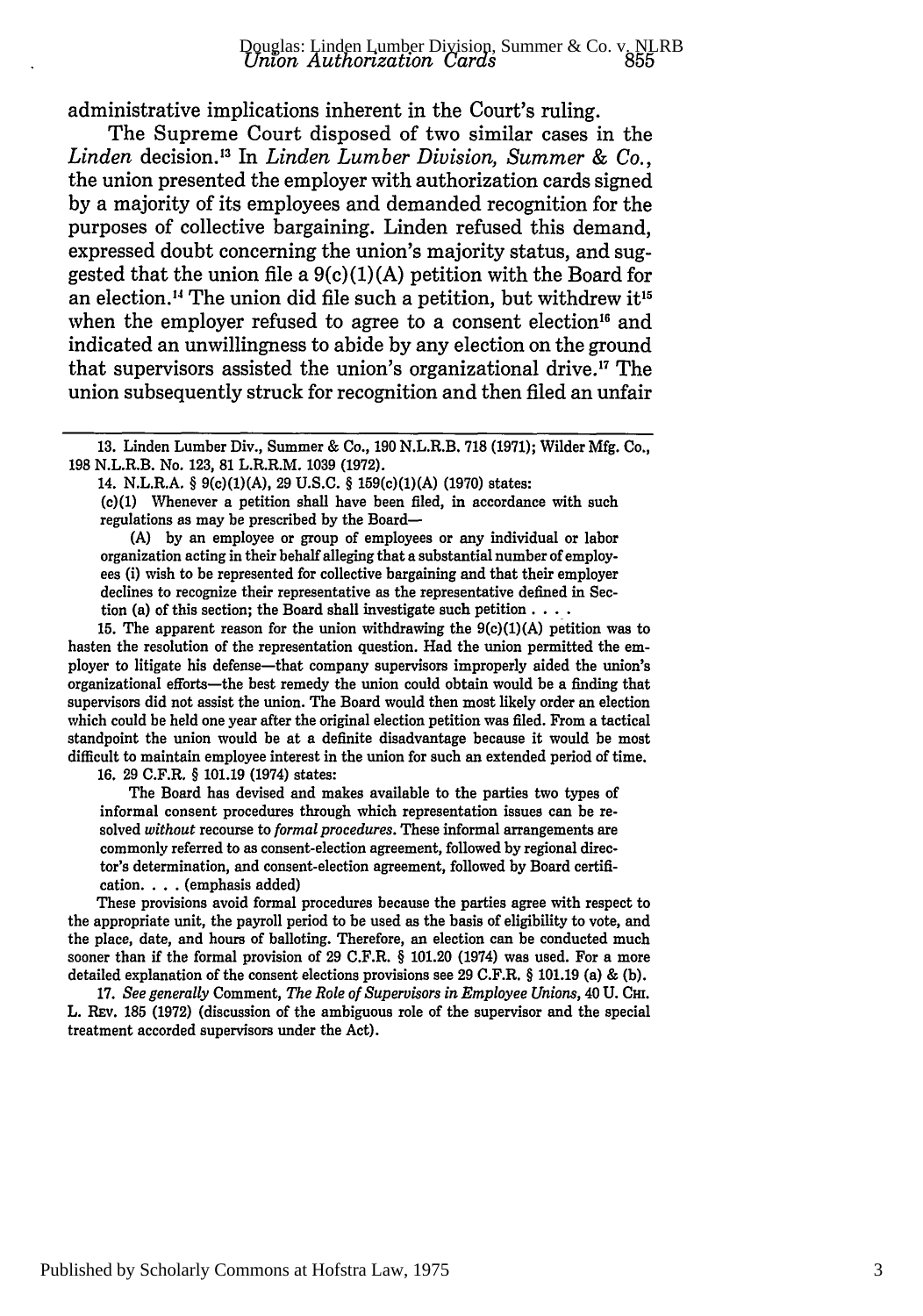<u>ن</u>

labor practice charge against Linden based on its refusal to bargain.

In *Wilder Mfg. Co.,* the union requested recognition based on signed authorization cards from a majority of the employees in the production \*and maintenance unit. The employer failed to respond and recognitional picketing began. The union filed an unfair labor practice charge against Wilder because of its refusal to bargain.<sup>18</sup>

The unions argued before the Board that the employers had a duty to bargain because the authorization cards when coupled with the recognitional strike and recognitional picketing provided convincing evidence of majority support. The General Counsel of the Board contended on behalf of the companies that there was no employer duty to bargain in the absence of either unfair labor practices or any agreement to determine majority status through means other than a Board-conducted election. In each case the Board held that the employer's refusal to bargain did not constitute an unfair labor practice.'9 The Court of Appeals for the District of Columbia reversed both cases on review<sup>20</sup> but was itself reversed by the Supreme Court.2'

In order to scrutinize the Court's reasoning, it is necessary to discern the rationale for the passage of the statutory provisions on which the Court relied, $22$  as well as to trace the development of the relevant case law. After this information is presented it will be possible to project the impact that the *Linden* decision will have on the nation's labor law.

In 1947 the Wagner Act was amended to permit an employer

20. Truck Drivers Union Local No. 413 v. NLRB, **487 F.2d 1099 (D.C.** Cir. **1973).**

21. Linden Lumber Div., Summer & Co. v. NLRB, **- U.S. -, 95 S.** Ct. 429 (1974).

22. The *Linden* case is interesting because the appellate courts viewed the issue in different ways: the court of appeals based its reversal on a determination that  $9(c)(1)(B)$ created an employer duty to file a petition; the majority of the Supreme Court reversed this holding **by** concluding that the legislative history indicated that this section was not intended to create such a duty; and, although the dissent agreed with the majority finding as to 9(c)(1)(B), it reasoned that Sections 8(a)(5) and 9(a) required that **the** union position be sustained. *See* text accompanying notes 54-60 *infra.*

**<sup>18.</sup>** The union in *Wilder* also filed additional unfair labor practice charges which are not germane to the instant case. Truck Drivers Union Local No. 413 v. NLRB, **487 F.2d 1099, 1100-03, (D.C.** Cir. **1973);** *rev'd sub nom.* Linden Lumber Div., Summer **&** Co. v. NLRB, **- U.S. \_, 95 S.** Ct. 429 (1974).

**<sup>19.</sup>** Linden Lumber Div., Summer & Co., **190** N.L.R.B. **718 (1971);** Wilder **Mfg.** Co., **198** N.L.R.B. No. **123, 81** L.R.R.M. **1039 (1972).**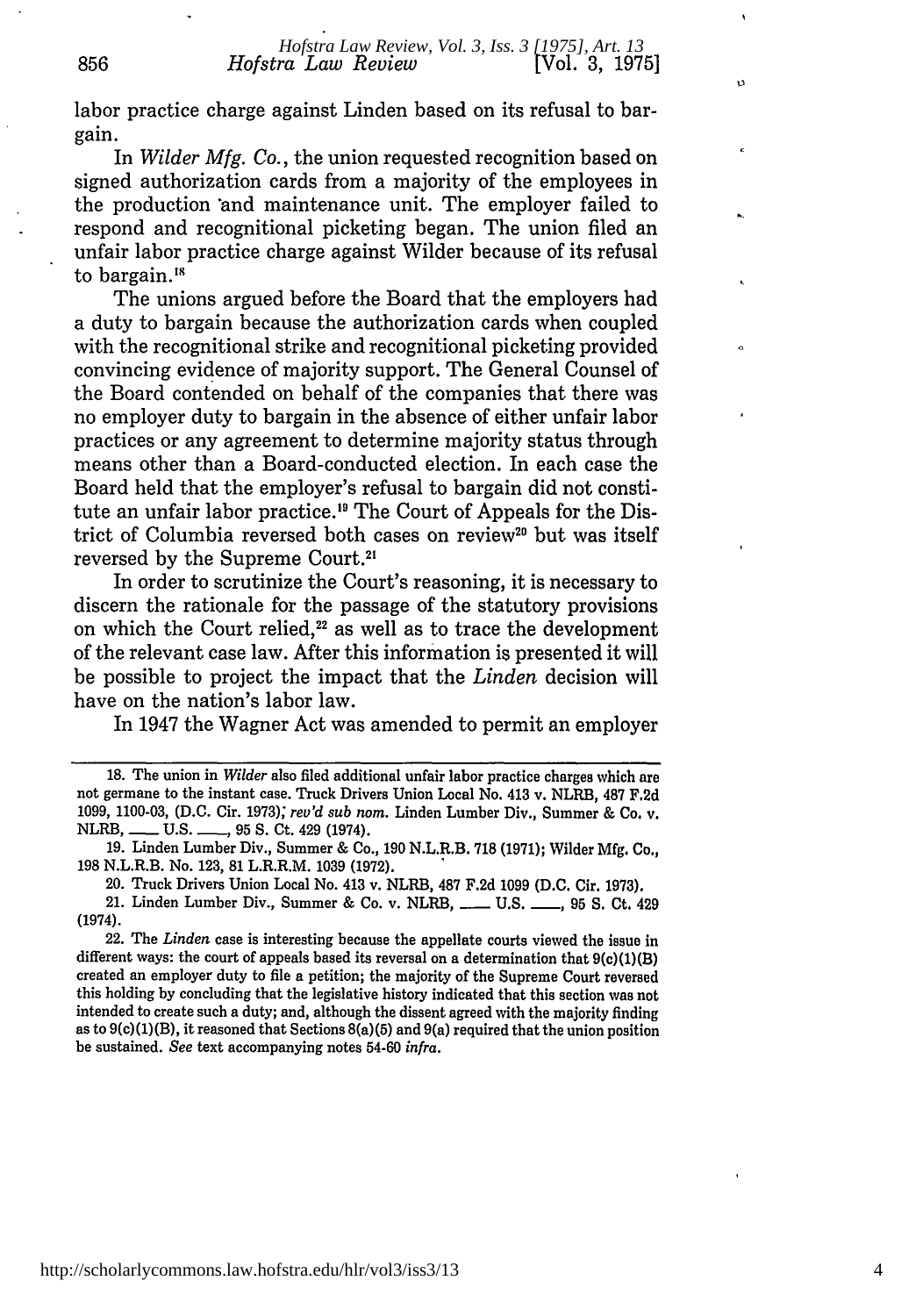to petition the Board to conduct an election.<sup>23</sup> This was done in order to give an employer recourse when a union presented a demand for recognition. It is useful to repeat the oft-quoted remarks<sup>24</sup> of Senator Taft which capture the employer's dilemma as it was perceived during the 1947 Congressional debates on the Taft-Hartley amendments to the Wagner **Act.25** Senator Taft stated:<sup>26</sup>

Today an employer is faced with this situation. A man comes into his office and says, "I represent your employees. Sign this agreement, or we strike tomorrow." Such instances have occurred all over the United States. The employer has no way in which to determine whether this man really does represent his employees or does not. The bill gives him the *right* to go to the Board under those circumstances, and say "I want to know who is the bargaining agent for my employees." (emphasis added).

Although it is difficult to isolate the precise Congressional intent for the enactment of a statute from debates in the Senate, it appears from the statements made prior to the approval of the Section  $9(c)(1)(B)$  amendment that the legislators viewed the changes regarding the actual filing of a petition for an election as establishing a right for employers, rather than a duty. Several factors account for the passage of  $9(c)(1)(B)$  in its final form: the realization that the Wagner Act did not provide an adequate means for an employer to deal with the dilemma which Senator Taft identified;<sup>27</sup> the Congressional desire to treat employers and

<sup>23.</sup> *See* note 8 *supra.*

<sup>24.</sup> *See* Linden Lumber Div., Summer & Co. v. NLRB, **- U.S.** - **\_ 95 S.** Ct. 429, 433 (1974); NLRB v. Gissel Packing Co., 395 U.S. 575, 599-600 n.16 (1969); Truck Drivers Union Local No. 413 v. NLRB, **487** F.2d 1099, 1110 n.45 (D.C. Cir. 1973).

<sup>25.</sup> In analyzing the legislative history of the relevant statutory provisions, the ambit of the inquiry will be restricted to Section  $9(c)(1)(B)$  which deals with the employer petition for an election. Although the dissent in *Linden* relied upon Sections 8(a)(5) and 9(a) of the Act to conclude that Congress actually intended to impose a duty on employers, this writer feels that the Congressional intent as to whether an employer has a duty or a right to file a 9(c) petition is properly resolved by an examination of that specific section rather than by following the troublesome approach of the dissent which widened the scope of the inquiry to additional sections whose application is far broader. *See generally* Cox, *The Duty to Bargain in Good Faith,* 71 HARV. L. Rav. 1401 (1958). *Cf.* text accompanying notes 59-60 *infra.*

<sup>26. 93</sup> **CONG.** REc. 3838 (1947).

<sup>27. 93</sup> **CONG.** REc. 4904 (1947) (remarks of Senator Murray):

We also concur in so much of the proposed amendment contained in section 9(c)(1) which would *permit* employers to request certification of bargaining representatives whenever an unrecognized union claims the right to represent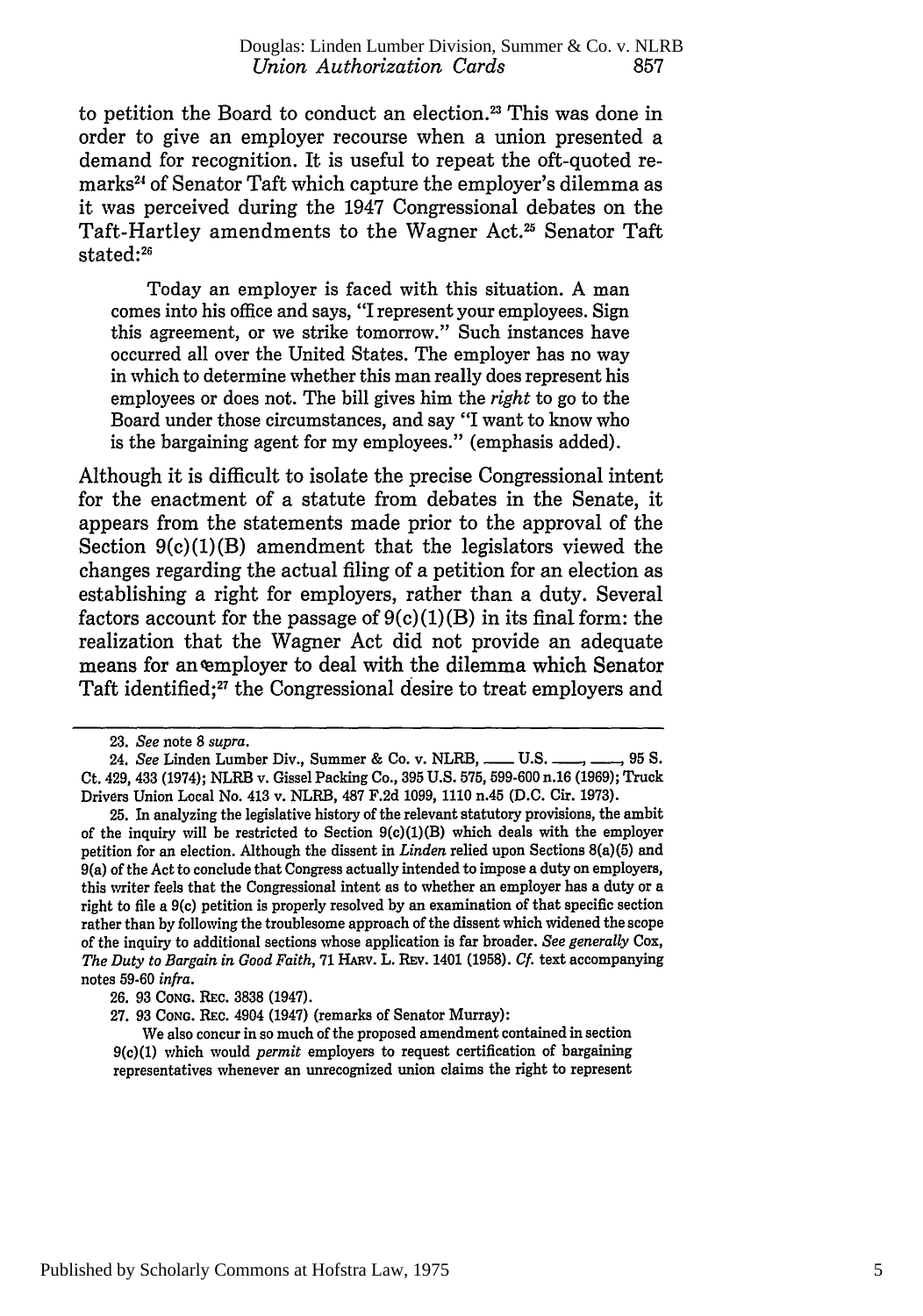employees equally;<sup>28</sup> and the need to limit an employer's strategic utilization of the election petition to quash a union's organizational efforts.29 The Congressional debates, therefore, do not suggest that the final statutory enactment was intended to create an employer's duty to file such a petition.

It is also useful to examine the extensive case law on this subject in order to determine the employer's legal responsibilities with respect to the presentation of authorization cards prior to *Linden.30* The 1944 Supreme Court decision in *Franks Bros. Co. v. NLRB <sup>3</sup> '* indicated that the Board could order an employer who violated Section  $8(a)(5)^{32}$  to bargain with a union designated by a majority of employees as their bargaining agent through the use of authorization cards, even though prior to Board action a change in the members of the work force through normal attrition resulted in a loss of the union's majority status. This loss of majority support was due to the fact that seven months elapsed between the filing of the unfair labor practice charge and the issuance of a complaint by the Board.<sup>33</sup> The Court, in disposing of the case, approved the Board's contention that ". **.** . a requirement that union membership be kept intact during delays inci-

employees-or whenever the employer is *confronted* by competing unions both seeking the right to represent the same employees. (emphasis added).

A few additional rights are given to employers. I think that is done on the basis that if a free economy and a free enterprise system are to be maintained, employers as well as employees must be entitled to the *same rights* and to equal justice under the law. One such right is the right to petition the National Labor Relations Board for an election to determine the bargaining representative of an employer's workers, whenever one or more unions present to the employers a demand for recognition as representing the employees. . **.** .I think the employer is also *entitled* to know, through the secret ballot provided by the bill, whether the union really represents and is the choice of the majority of his employees. (emphasis added).

29. *See* S. **REP.** No. 105, 80th Cong., 1st Sess. 11 (1947). The report recognized that: **.. .**if an employer could petition at any time, he could effectively frustrate the desire of his employees to organize by asking for an election on the first day that a union organizer distributed leaflets at his plant.

**30.** Since the Court includes recognitional picketing and the organizational strike in conjunction with its discussion of authorization cards, these two union tactics may also be analyzed as if they were authorization cards in terms of their reliability. *See* Linden Lumber Div., Summer & Co. v. NLRB, **......** U.S. **......**, 95 S. Ct. 429, 482 (1974).

31. 321 U.S. 702 (1944).

32. *See* note 6 *supra.*

**858**

33. For the impact of delay on a union trying to maintain its majority status, see Comment, 39 U. CHI. L. REV. 314, 326 (1972).

<sup>28.</sup> *See* 93 **CONG.** REc. 5014 (1947) (remarks of Senator Ball):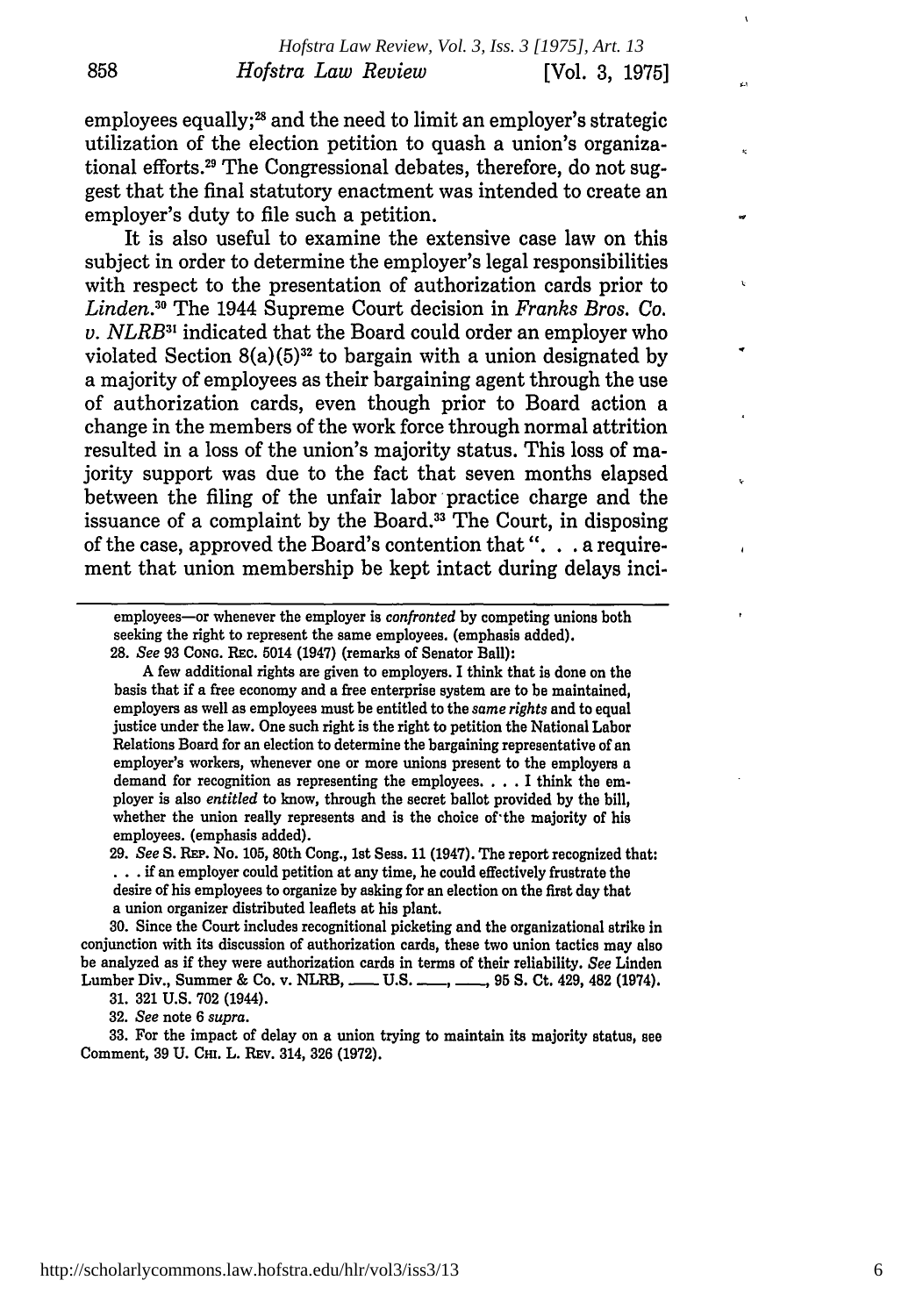dent to hearings would result in permitting employers to profit from their own wrongful refusal to bargain. . . . <sup>334</sup> Consequently, majority status could be established by the use of authorization cards and without a Board-conducted election.

Yet the Board and the courts recognized that an employer could have a "good faith doubt" about the view of his employees with respect to unionism or a particular union after having been presented with purportedly valid authorization cards. Thus, *Joy Silk Mills, Inc. v. NLRB*<sup>35</sup> established as permissible behavior within the meaning of the Act, an employer's right to refuse to bargain with a union so long as the employer substantiated his reason for having such doubt.<sup>36</sup> Since the burden rested on the employer to prove his claim of doubt, **if** he failed to satisfy this requirement the Board could infer bad faith and issue a bargaining order. The Board could also prove bad faith if the employer committed unfair labor practices, aside from refusing to bargain,37 since the Board could view the claim of "doubt" merely as a pretext by the employer to gain time to persuade the employees to support his anti-union position. Under this policy the Board became enmeshed in the time consuming task of investigating employer intent and then had the ultimate burden of determining whether good faith existed.

The Board gradually revised its policy over the next fifteen years and formally clarified these changes in *Aaron Brothers.3 1 In* that case the union relied on authorization cards to substantiate its demand for recognition and the employer violated the Act by committing unfair labor practices. In explaining its position the Board recognized that:39

[w]hile an employer's right to a Board election is not absolute, it has long been established Board policy that an employer may refuse to bargain and insist upon such an election as proof of a union's majority unless its refusal and insistence were not

**35. 185 F.2d 732 (1950),** *enforcing* **85** N.L.R.B. **1263** (1949).

39. *Id.* at 1078.

<sup>34.</sup> Franks Bros. Co. v. NLRB, **321 U.S. 702,** 704 (1944).

**<sup>36.</sup>** For example, improperly worded cards could be used as a basis for employer doubt. *See* Cumberland Shoe Corp., 144 N.L.R.B. **1268 (1963),** *enforced,* **351 F.2d 917** (6th Cir. **1965).** *See generally* Comment, *Union Authorization Cards,* **75 YAIm** L. **J. 805 (1966).**

**<sup>37.</sup>** For an extensive discussion of other unfair labor practices see Bok, *The Regulation of Campaign Tactics in Representation Elections Under the National Labor Relations* Act, 78 HARV. L. REV. 38, 66-123 (1964).

<sup>38.</sup> **158** N.L.R.B. 1077 (1966).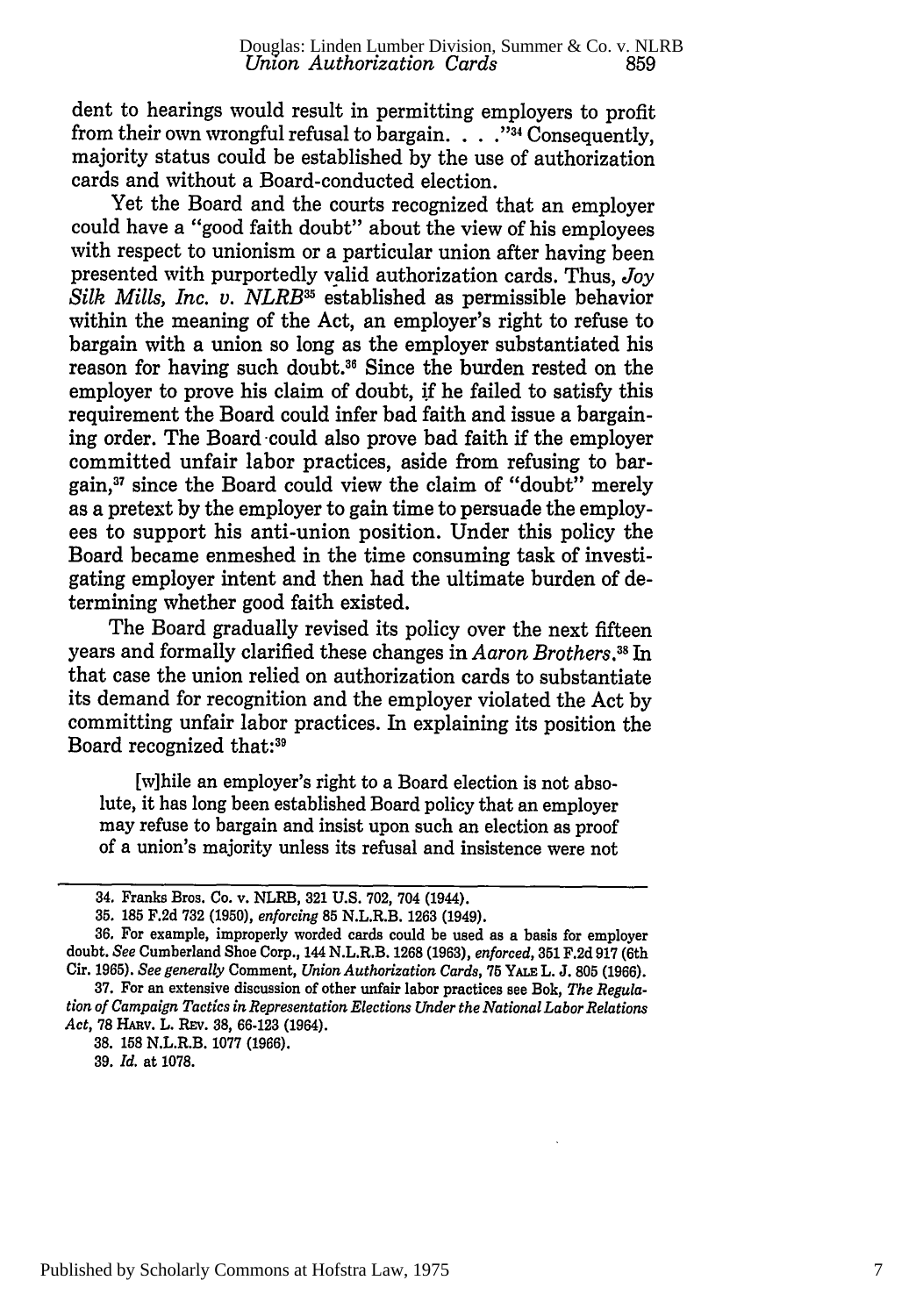made with a good-faith doubt of the union's majority. An election by secret ballot is normally a more satisfactory means of determining employees' wishes, although authorization cards signed by a majority may also evidence their desires. Absent an *affirmative showing of bad faith,* an employer, presented with a majority card showing and a bargaining request, will not be held to have violated his bargaining obligation under the law simply because he refuses to rely upon cards, rather than an election, as the method for determining the union's majority. (footnotes omitted, emphasis added).

*Aaron Brothers* clearly overruled *Joy Silk.* The Board shifted the burden of proving bad faith from the employer to the union. Thus, if the union failed to establish bad faith, no bargaining order would issue.<sup>40</sup> Moreover, the union now had to show that ar unfair labor practice committed by an employer had the effect of jeopardizing the majority status of the union in order for such conduct to constitute grounds for a bargaining order remedy. Although unfair labor practice violations no longer meant, a fortiori, that bad faith existed,<sup>41</sup> serious infractions still provided a basis for the issuance of a bargaining order. *Aaron Brothers* also acknowledged that the reliability of cards was inferior to elections.

The next important ruling in this line of decisions was *NLRB v. Gissel Packing Co.42* In *Gissel* the following events transpired: the union solicited authorization cards from a majority of employees in an appropriate unit; it demanded recognition from the employer as the bargaining agent; the employer refused the union request; and he then committed unfair labor practices. The employer contended in defending his position that authorization cards were, as a general rule, not only inferior to elections but were so inherently unreliable as evidence of employee sentiment that they should never be used to create an employer duty to bargain with a union.<sup>43</sup> In support of this argument, the employer

860

<sup>40.</sup> *Id.* at 1079.

<sup>41.</sup> *See* Hammond & Irving, Inc., 154 N.L.R.B. 1071, 1073 (1965).

<sup>42. 395</sup> U.S. 575 (1969). It should be noted that in *Gissel* four similar cases were combined by the Court; for the purposes of this analysis they will be treated as one.

<sup>43.</sup> The following steps represent the reasoning in support of this position: (a) Section 9(a) of the Act authorizes a union designated **by** a majority of employees in an appropriate unit to be the exclusive representative; *(see* note **7** *supra);* **(b)** the standard used to demonstrate majority status is "convincing evidence of majority support" *(see* **NLRB** v. Dahlstrom Metallic Door Co., 112 **F.2d 756, 757 (2d** Cir. 1940); **(c)** if cards are inherently unreliable then they cannot be convincing evidence; and **(d)** a fortiori the employer prevails. *Cf.* NLRB v. Gissel Packing Co., **395 U.S. 575, 585-86 (1969).**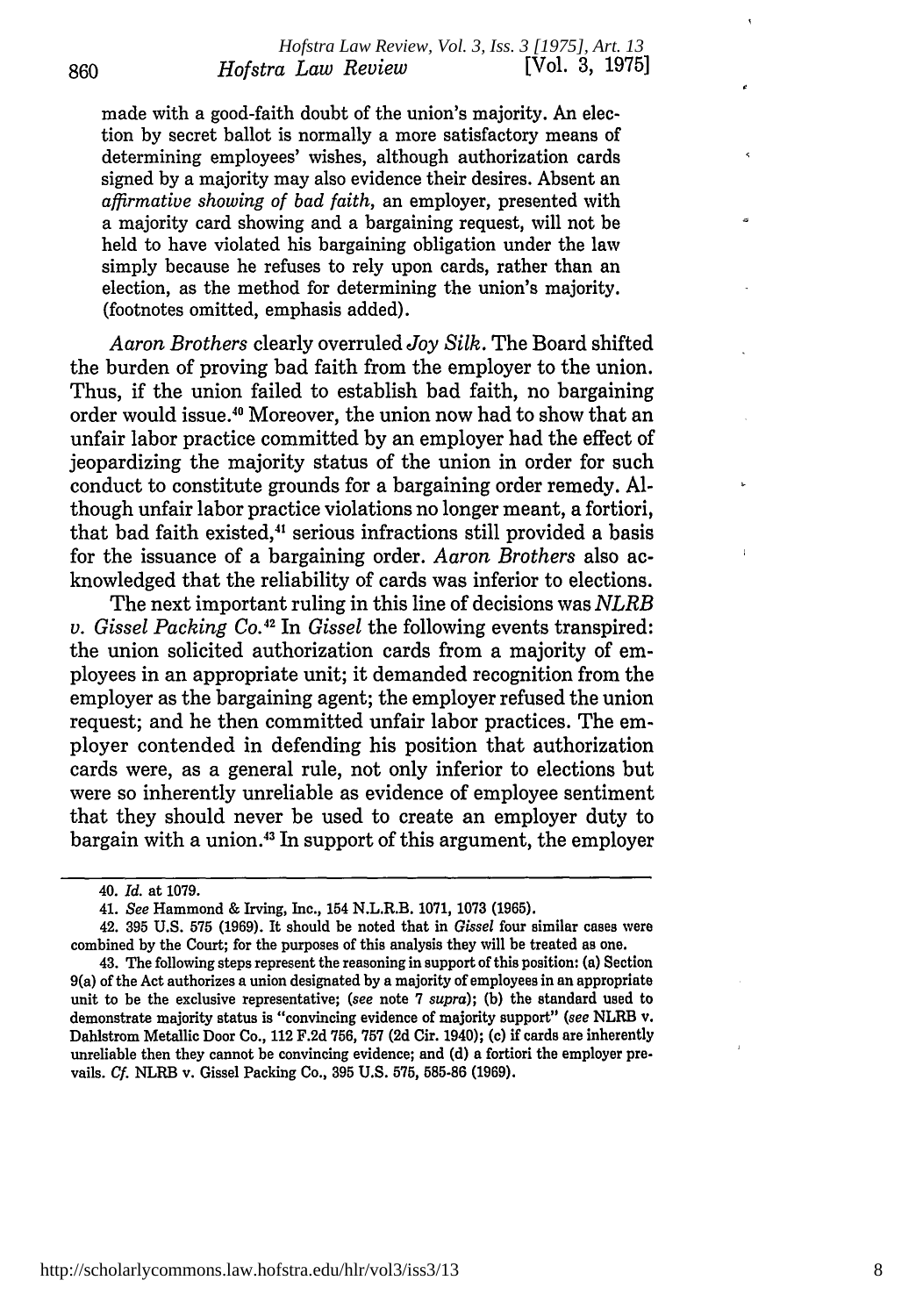#### *Union Authorization Cards* 861 Douglas: Linden Lumber Division, Summer & Co. v. NLRB

claimed that cards were gathered without management having had a chance<sup>14</sup> to campaign effectively against the union<sup>45</sup> and were often obtained by the use of fraud and coercion.<sup>46</sup> Therefore, the purported expression of employee choice was always made while the employees were uninformed of the company's position and as a result such a designation must be declared invalid.<sup>47</sup>

44. An employer, in support of this contention, might advance the argument that at least the *chance* to campaign against a union should exist regardless of the extent of prounion employee sentiment by analogizing to the line of cases in the corporate law area which hold that the members of a Board of Directors of a corporation can exercise their authority only when they convene as a Board. The rationale for this traditional requirement is that a minority director must have an opportunity to persuade the majority members of the Board of Directors--which is a deliberative body--to adopt an alternate position. Similarly, since Section 7 of the Act accords employees the rights to join as well as to refrain from joining labor organizations and since Section 9(b) of the Act refers to an appropriate unit rather than to individual employees, a fundamental orientation of the statute is for employees to function as an entity in the same sense that a Board of Directors of a corporation is to act as a unit. Accordingly, a determination of majority status is not appropriate until all employees and the employer, who is certainly an interested and legitimate party to this determination *(see, e.g.,* Section 8(c)), have an opportunity to persuade all employees to adopt a particular position.

*See* H. **HENN,** HANDBOOK OF **THE** LAW **OF** CORPORATIONS **AND** OTHER BusINEss ENTERPRISES § 208 (2d ed. 1970). *Compare* Baldwin v. Canfield, **26** Minn. 43, 1 N.W. **261** (1879) *with In re* B-F Building Corp., 284 F.2d 679, **681** (6th Cir. 1960). *But see* Kessler, *The Statutory Requirement of a Board of Directors: A Corporate Anachronism,* 27 U. **CHI.** L. REv. 696, 701 (1960).

45. Normally, a union will formally notify an employer of an organizational effort in order to subject the employer to the unfair labor practice provisions of the Act. The reason for notification is to establish the causation element of an employer's violations, namely, that the employer specifically acted in contravention of the employees' Section **7** rights in order to defeat the union. The union will sometimes delay the formal notification if it feels the element of surprise will aid it strategically. *See* Comment, *Union Authorization* Cards: A Reliable Basis for an NLRB Order to Bargain, 47 TEx. L. REv. 87, 91 (1968). Cf. N.L.R.A. § 7, 29 U.S.C. § 157 (1970) which states:

Employees shall have the right to self-organization, to form, join, or assist labor organizations, to bargain collectively through representatives of their own choosing, and to engage in other concerted activities for the purpose of collective bargaining or other mutual aid or protection, and shall also have the right to refrain from any or all of such activities except to the extent that such right may be affected by an agreement requiring membership in a labor organization as a condition of employment as authorized in section 158(a)(3) of this title.

46. *See* Dixie Cup Div. of Am. Can Co., 157 N.L.R.B. 167 (1966).

47. For an example of this type of problem see Levi Strauss & Co., 172 N.L.R.B. 732 (1968).

This contention can be better understood by placing it within the context of the "informed consent doctrine," which provides that an exchange of all relevant information is a condition precedent to a grant of authority from one party to another. The reason for this needed dialogue is that a transfer of power must be done with a full appreciation of the consequences and therefore in its absence the grant is uninformed and invalid. This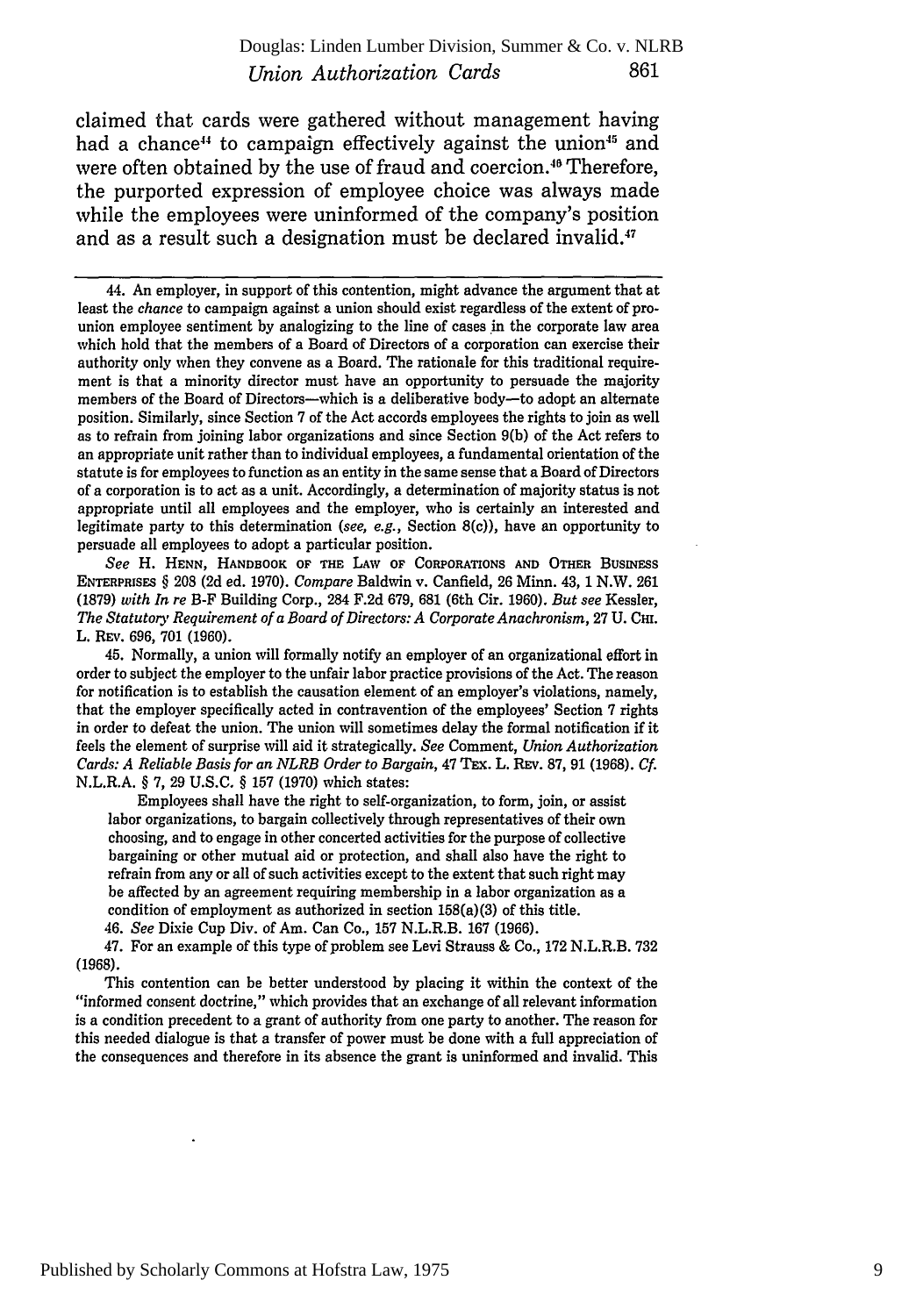The Court in *Gissel* summarized the position of the Board on the issue in the following way:<sup>48</sup>

 $\sim$ 

**• . .** a company could not be ordered to bargain unless (1) there was no question aboit a Union's majority status (either because the employer agreed the cards were valid or had conducted his own poll so indicating), or (2) the employer's §§ 8(a)(1) and (3) unfair labor practices committed during the representation campaign were so extensive and pervasive that a bargaining order was the only available Board remedy irrespective of a card majority.

The "independent knowledge" exception could arise if the employer conducted a poll49 or agreed to have a neutral person ascertain the desires of the employees.<sup>50</sup> Where additional sources confirmed the reliability of the cards the evidence would be convincing, thus preventing the employer from questioning the reliability of the cards." The second exception was based on necessity since if unfair labor practices precluded the holding of a fair election, cards provided the best substitute.<sup>52</sup> The Court limited its holding to the second exception because the fact pattern in *Gissel* in-

analogy is especially accurate when it is applied to a union-employee relationship since the union acts as the agent of the employees. For a discussion of informed consent as it pertains to the doctor-patient relationship see Note, *Restructuring Informed Consent: Legal Therapy for the Doctor-Patient Relationship,* **79 YALE** L. J. **1533 (1970).**

48. NLRB v. Gissel Packing Co., **395** U.S. **575, 586 (1969).**

49. The rules regarding polling are enumerated in Struksnes Construction Co., **165** N.L.R.B. **1062, 1063 (1967):**

Absent unusual circumstances, the polling of employees by an employer will be violative of Section 8(a)(1) of the Act unless the following safeguards are observed: **(1)** the purpose of the poll is to determine the truth of a union's claim of majority, (2) this purpose is communicated to the employees, **(3)** assurances against reprisals are given, (4) the employees are polled by secret ballot, and **(5)** the employer has not engaged in unfair labor practices or otherwise created a coercive atmosphere.

*50. See* Snow & Sons, 134 N.L.R.B. 1077 **(1966).**

**51.** At oral argument in *Gissel* the Board confirmed that the employer's good faith doubt was largely irrelevant and that the controlling factor regarding an order to bargain was whether an election could be held. NLRB v. Gissel Packing Co., **395 U.S. 575,** 594 **(1969).** This is somewhat paradoxical since an absence of knowledge-doubt-was deemed to be irrelevant while knowledge when classified as "independent knowledge" was the basis for an order to bargain.

**52.** *Cf.* Aaron Bros., **158** N.L.R.B. 1077, 1079 n.10 **(1966)** wherein the Board stated: [w]here an employer has engaged in unfair labor practices, the results of a Board-conducted election are a less reliable indication of the true desires of employees than authorization cards, whereas, in a situation free of such unlawful interference, the converse is true.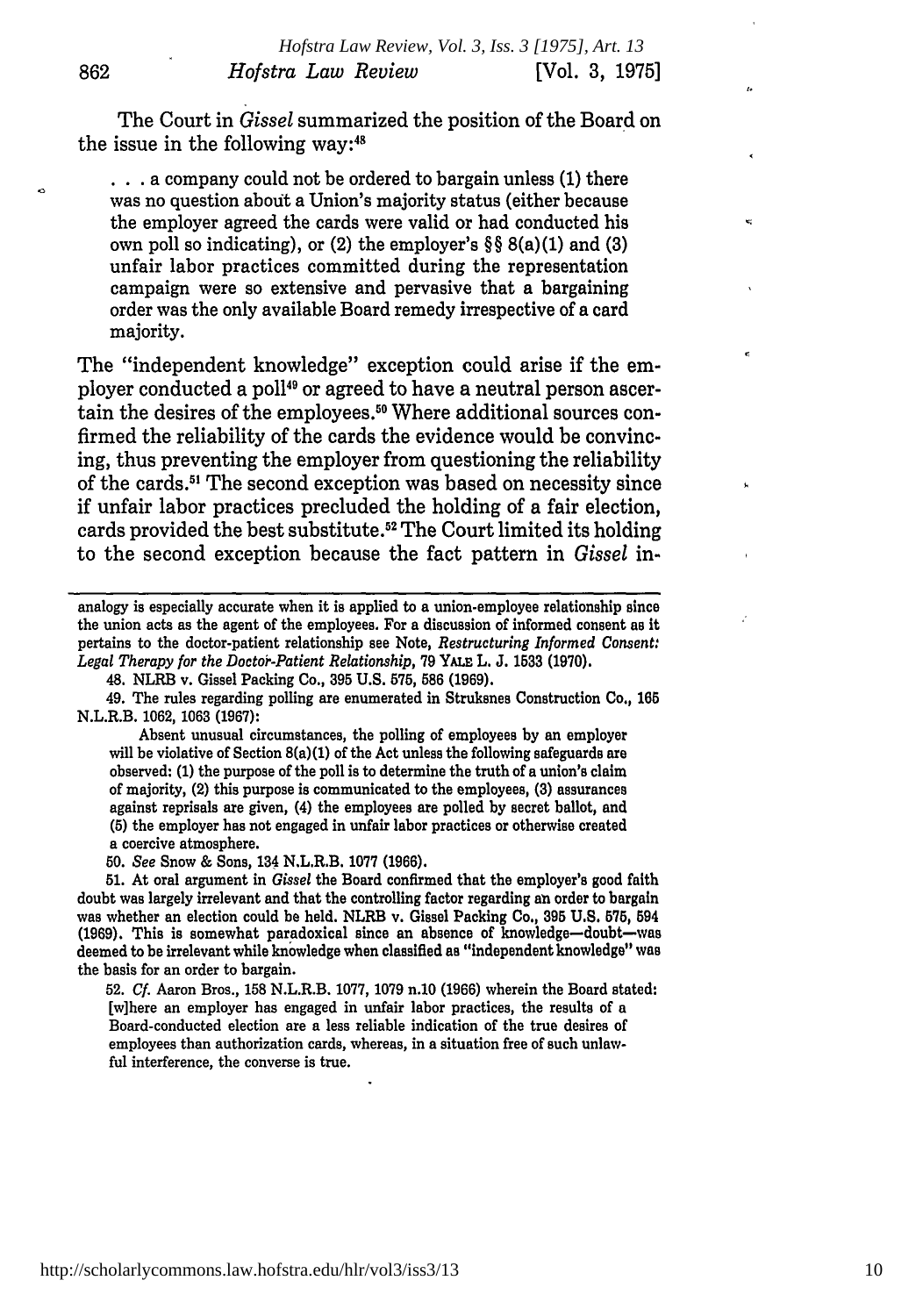volved employer unfair labor practices. 3 Therefore, after *Gissel,* if an employer had committed serious unfair labor practices the Board could issue a bargaining order based on valid authorization cards obtained from a majority of employees in an appropriate unit. The holding did *not* extend to situations where no unfair labor practices were present, nor did the decision rule on the reliability issue. Accordingly, the Board's policy as enunciated in *Aaron Brothers* remained intact.

*Linden* provided the Supreme Court with an opportunity to review the Board's approach with respect to authorization cards when an employer committed no unfair labor practices. The majority held that an employer does not have a duty to file a  $9(c)(1)(B)$  petition for an election<sup>54</sup> when he is presented with a union demand for recognition based on authorization cards. In dismissing the main thrust of the Court of Appeals' position that the legislative intent of  $9(c)(1)(B)$  was to place the burden on an employer to petition for an election, the majority concluded that the legislative history of that provision clearly indicated a Congressional intent merely to accord employers the right to petition for a Board-conducted election. The Court recognized that if the employer did not have to petition for an election then the union would have two options: to file a  $9(c)(1)(A)$  petition for an election<sup>55</sup> which is a comparatively speedy mechanism<sup> $56$ </sup> or to file an 8(a) (5) unfair labor practice charge which is frequently subject to protracted delays." In dealing with the first option, the Court clearly placed the burden on the union to file a  $9(c)(1)(A)$  petition

57. *See* note **10** *supra.*

**<sup>53. 395</sup>** U.S. 575, 612 n.18 (1969).

*<sup>54.</sup>* A Section 9(c)(1)(B) petition can be filed by an employer only after a union *claims* that it represents a majority of employees in an appropriate unit. *See, e.g., Am*perex Electronic Corp., 109 N.L.R.B. **353,** 354 (1954).

**<sup>55.</sup>** By winning a Board-conducted election and becoming certified, a union is accorded several significant statutory benefits: Section **8(b)(4)(C)** prohibits recognitional strikes and concerted activities by any individual; Section **8(b)(7)(B)** prohibits recognitional and organizational picketing by a rival labor organization; and Section 9(c)(3) guarantees the union a twelve month grace period for the union to establish itself in the bargaining unit during which time no other union can petition for an election. In evaluating whether to petition for an election at the outset, a union must assess its chances of winning and thereby gaining these benefits with the possibility of losing and thereby being barred for one year under Section 9(c)(3) from another opportunity to be certified in the same unit.

<sup>56. [</sup>The median time between the filing of the petition for an election and the decision of the regional director is about 45 days. Linden Lumber Div., Summer & Co. v. NLRB, \_\_\_\_ U.S. \_\_\_\_, \_\_\_, 95 S. Ct. 429, 432 (1974).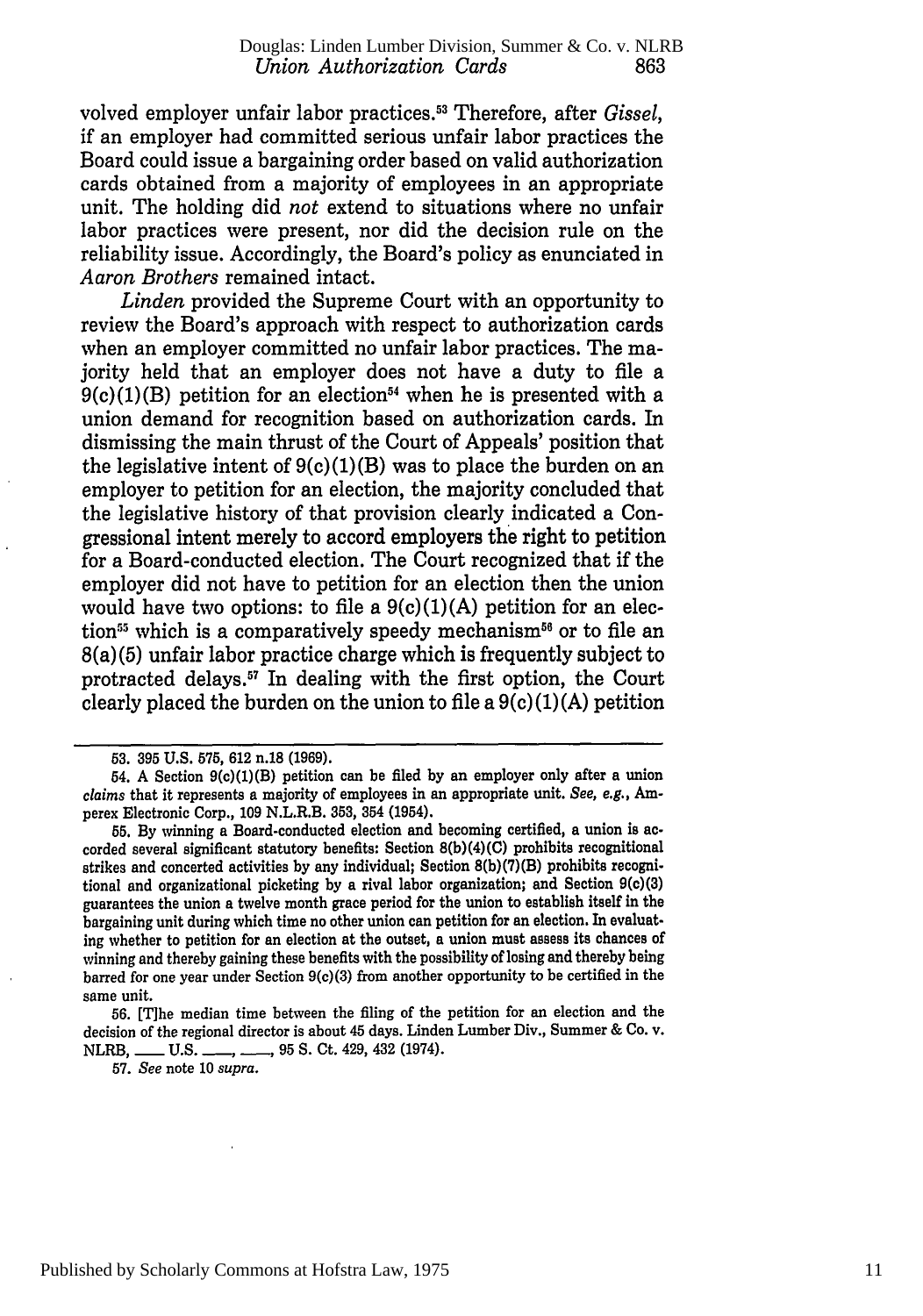if it wanted to invoke the Board's election machinery. As for the 8(a)(5) approach, the Court found that although cards may be reliable,<sup>58</sup> because of the difficulty of making such a determination, the Board in some instances could in its discretion abolish the entire refusal to bargain alternative.<sup>59</sup>

864

The dissent, however, argued that: Section 8(a)(5) requires an employer to bargain with the representative of his employees as determined pursuant to Section 9(a); Section 9(a) permits employees to designate a union; the Board has consistently applied the standard of "convincing evidence of majority support" in making this determination; and, the legislative history of Section 9(a) indicated that Congress approved of the authorization card method.<sup>60</sup> Thus, the dissent found that the statutory provisions when taken as a whole required an employer to bargain with a union designated by authorization cards.<sup>61</sup>

The majority opinion, therefore, is most interesting not for what it said, but for what it left unsaid. The majority specifically refrained from dealing directly with the grounds upon which the four dissenting Justices relied. It could have said that in its discretion<sup>62</sup> the Board has found that cards are inherently unreliable and therefore cannot provide "convincing evidence of majority support." It would therefore follow that a union could not be

59. Therefore, the *Gissel* exceptions still hold. *See* text accompanying note 48 *supra.*

60. Since existing law at that time as determined by the Board recognized cards for purposes of designating unions, one could argue by implication that Congress intended for cards to be honored subsequently. Linden Lumber Div., Summer & Co. v. NLRB, U.S. **- - ,** 95 **S.** Ct. 429, 435 (1974).

**61.** It should be pointed out that a proposal which would have eliminated the use of cards was defeated.

62. Since the Act is silent regarding authorization cards, one could argue that such a "gap" in the law was intended to be resolved by the administrative agency (the Board) which could adopt the proper approach based on its experience and expertise. Had Congress intended to require the Board to always accord cards the same status of a Boardconducted election in terms of the duty to bargain, it could have so specified. In fact, the Congressional desire to base representation on majority rule, as specified in Section 7, necessitates that "designations" be by a true majority with the determination being within the Board's jurisdiction.

*Cf.* National Petroleum Rfiners Ass'n v. F.T.C., 482 F.2d 672, 689 **(D.C.** Cir. **1973),** *cert. denied,* 415 U.S. **751** (1974) wherein the court stated:

In determining the legislative intent, our duty is to favor an interpretation which would render the statutory design effective to terms of the policies behind its enactment and to avoid an interpretation which would make such policies more difficult of fulfillment, particularly where, as here, that interpretation is consistent with the plain language of the statute (citation omitted).

Ō

**<sup>58.</sup>** Linden Lumber Div., Summer & Co. v. NLRB, **-** U.S. **-, -,** 95 **S.** Ct. 429, 432 (1974) (the Court raises the reliability deficiencies of various union tactics).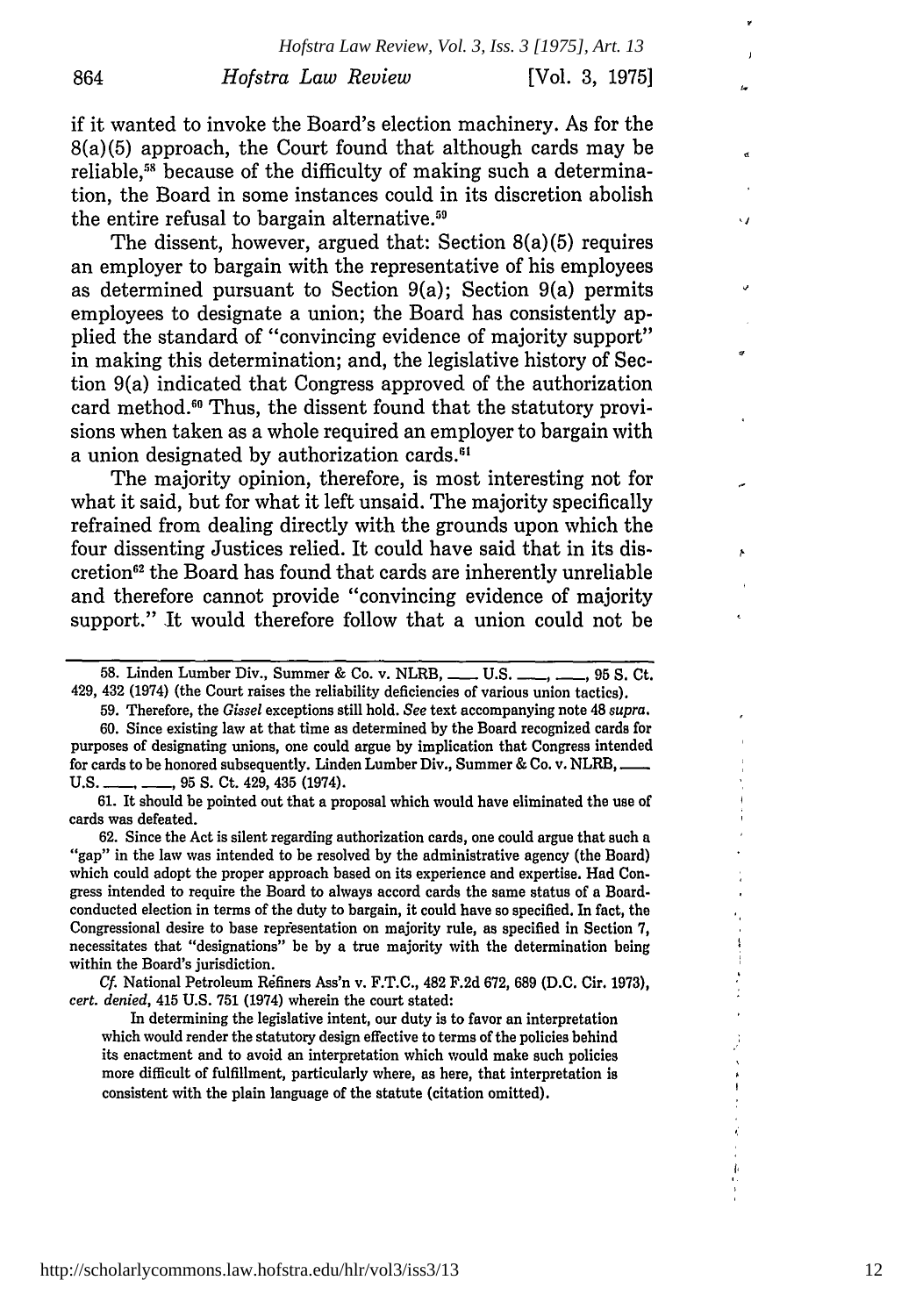designated through reliance on them and an employer would have no duty to bargain with a union designated in such a manner. The Court could have further strengthened this argument by analogizing to the political process where petitions are used to place a candidate's name on the ballot,<sup>63</sup> and insist that the use of authorization cards be limited solely to demonstrate a showing of interest for purposes of placing a union's name on the ballot.<sup>64</sup> Moreover, cards should not normally constitute a substitute for an election, $65$  just as petitions signed by a majority of constituents in an election district would not obviate the need for a formal general election.

What happened in *Linden* is indicative of a major problem that exists in the administration of the nation's labor law. Because policies are unsettled, practitioners must examine a surfeit of case law in order to try to predict how current behavior will be judged when it is ultimately litigated.<sup>67</sup> Therefore, the reluctance of the majority in *Linden* to identify specifically the Board's policy on the reliability of authorization cards may have been due to either the uncertainty of that policy or the Board's history of reversing itself.<sup>61</sup>

Yet there is a solution for this problem. The Board should utilize its rule making power<sup>69</sup> and conduct hearings on the reliability of various methods used to demonstrate majority support. Unions, employer associations, and Board field personnel could formally provide data and suggestions on the merits of the proper approach to pursue in the absence of a precise provision in the

*66. See* Wesberry v. Sanders, 376 U.S. 1, 17 (1964) where the Court stressed the high priority the right to vote is accorded:

No right is more precious in a free country than that of having a voice in the election of those who make the laws under which, as good citizens, we must live. Other rights, even the most basic, are illusory **if** the right to vote is undermined.

*See generally,* Samoff, *NLRB Elections: Uncertainty and Certainty,* **117 U. PA.** L. REv. 228 (1968).

68. *See* note 11 *supra.*

69. N.L.R.A. § 6, 29 U.S.C. § 156 (1970) provides:

The Board shall have authority from time to time to make, amend, and rescind, in the manner prescribed by the Administrative Procedure Act, such rules and regulations as may be necessary to carry out the provisions of this subehapter.

**<sup>63.</sup>** Jenness v. Fortson, 403 **U.S.** 431, 432 **(1971).**

*<sup>64.</sup> See* note 5 *supra.*

<sup>65.</sup> *See* note 52 *supra* and accompanying text.

<sup>67.</sup> *See* notes 10-11 *supra.*